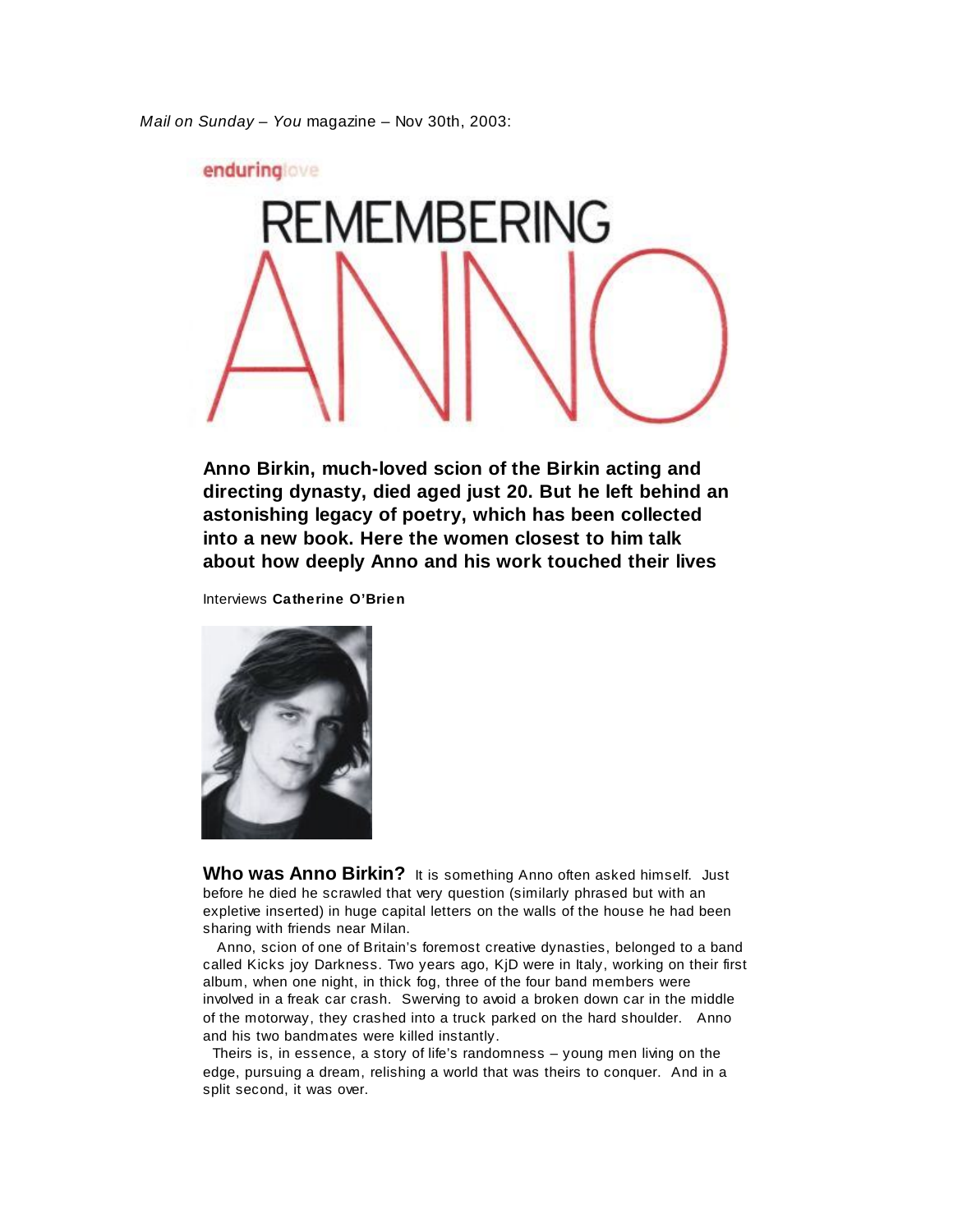Yet with every life lost, no matter how short, there is a legacy. Despite being just a month short of his 21<sup>st</sup> birthday, Anno had already made his mark. He wrote poems – hundreds of them, in notebooks, on the backs of envelopes, on any scrap of paper that was to hand. Some of them became songs. Some of them were shared with the two great loves of his life, actresses Milla Jovovich and Honeysuckle Weeks, some were known only to his family. But most known only to himself.

 Since Anno's death, his father Andrew Birkin, a director, scriptwriter, and the nation's leading expert on JM Barrie, has given over his life to collating all the words and music that his son wrote. Bee Gilbert, Anno's writer and photographer mother, from whom Andrew is amicably separated, has supported the exhaustive search as has Anno's half-sister Lissy, mother of his beloved neices Talulah and Poppy. Now the family is publishing a collection of more than 50 of Anno's poems, partly as a tribute to him, and partly also to raise money for Great Ormond Street Hospital and Sponsored Arts for Education (SAFE), a health education charity working in Africa.

 To celebrate the publication of *Who Said the Race is Over?* we asked some of the women in Anno's life to choose one of his poems, and to tell us about the Anno they knew.





**M ILLA JOVOVICH**, 27, actress. Milla was one of the great loves of Anno's life. They met in France when he was 17 on the set of *Joan of Arc*. Milla was playing the leading role, Anno was visiting his father, who had co-written the script with Luc Besson. Both were drawn to each other by their passion for music. In the year before Anno died, he and Milla met up in Berlin, Italy and America to work on songs for her album. He wrote *Anodyne* for her.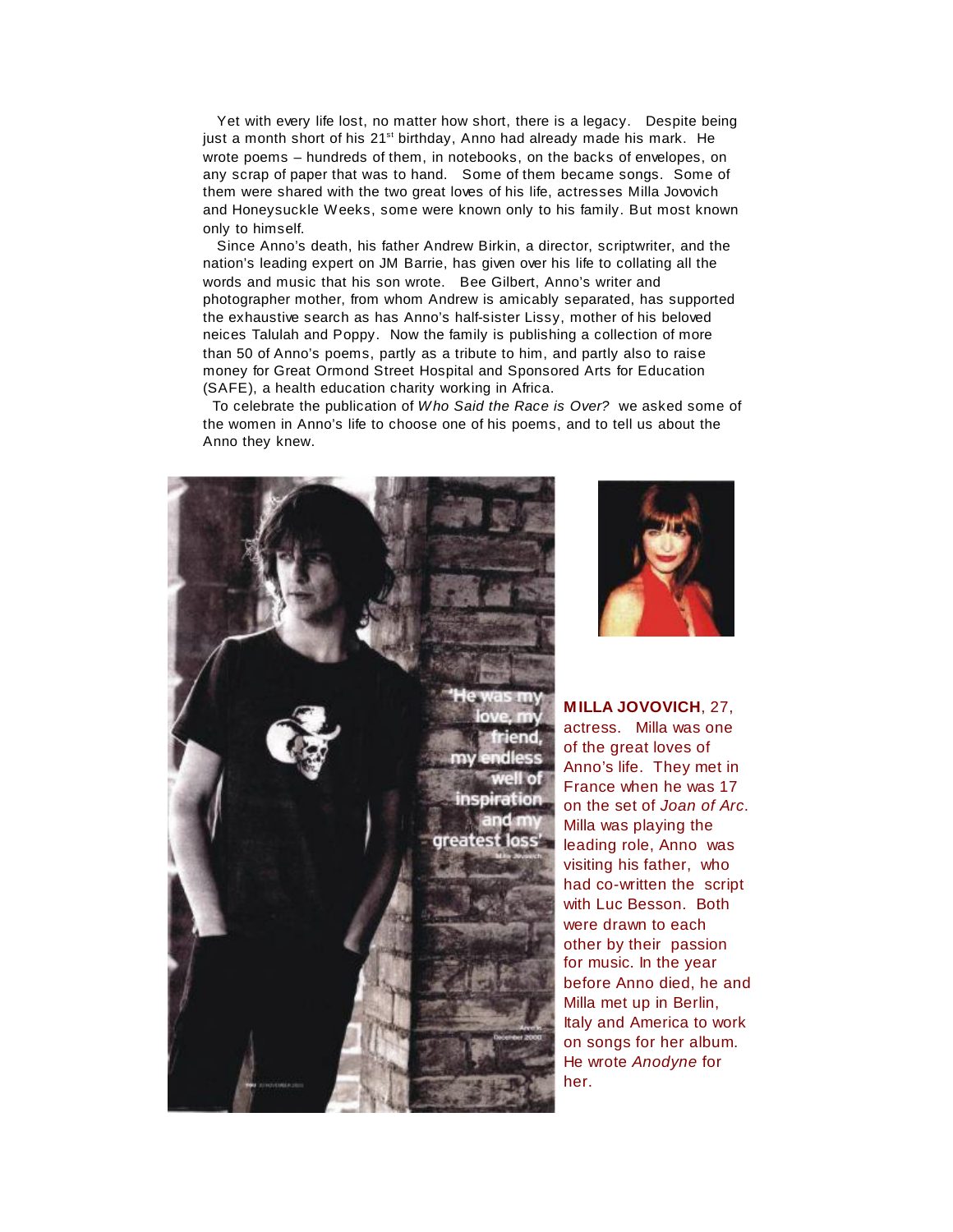I am bankrupt for words when I want to speak about Anno. Everything freezes and my words dry up. I can only tell you about the wonder of knowing him, the wonder of being close to him, the wonder of his thoughts soaking into me. I remember being totally liquefied by his gaze. And I remember the absolute wonder I felt when he first wrote to me. I was bowled over by his choices, his words. I knew immediately that this person was going to teach me so much. He is the only man I ever met that gave me the fountainhead from which to compare all others after him. As of yet, the others don't even come close. Anno was my love, my friend, my endless well of inspiration, my sweetest, most painful memory and my greatest loss. He gave me the happiest and, through his absence, the worst days of my life. The only comfort I have is knowing that his words are out in the world now and that everybody can have the privilege of being privy to his precious thoughts.

**Anodyne its DOWNLOAD this song, CLICK HERE** 

Tearing down the air again, trying to find a stare that's faint and haunted; teased and taunted mind recedes – diseased and out of fiction.

Belladonna anodyne, fill my blood and fill my world with lust ... Roses sunk in cyanide, thrown aside and blown back by the wind ... Do you see the ... sinners drinking iodine, to cleanse their dreams and rid their minds of thought?

And I've seen her rise ... at times ... at night ... her majestic pupils cast, and setting stars ... are hung ... above ... horizons where you are. Hot to touch and out of breath, lost for words, it's best I just stay silent.

Upped inside and on the rise, I found a little low.

Do you feel these roots, so weak? I'm paranoid, and fear of rain has left a joy in storms ...

And in their eyes ... at times ... at night ... see the light of sudden stars, etched in sand ... I'm walking on horizons where I stand ...

high on her eyes ...

high and I rise,

over the land......................................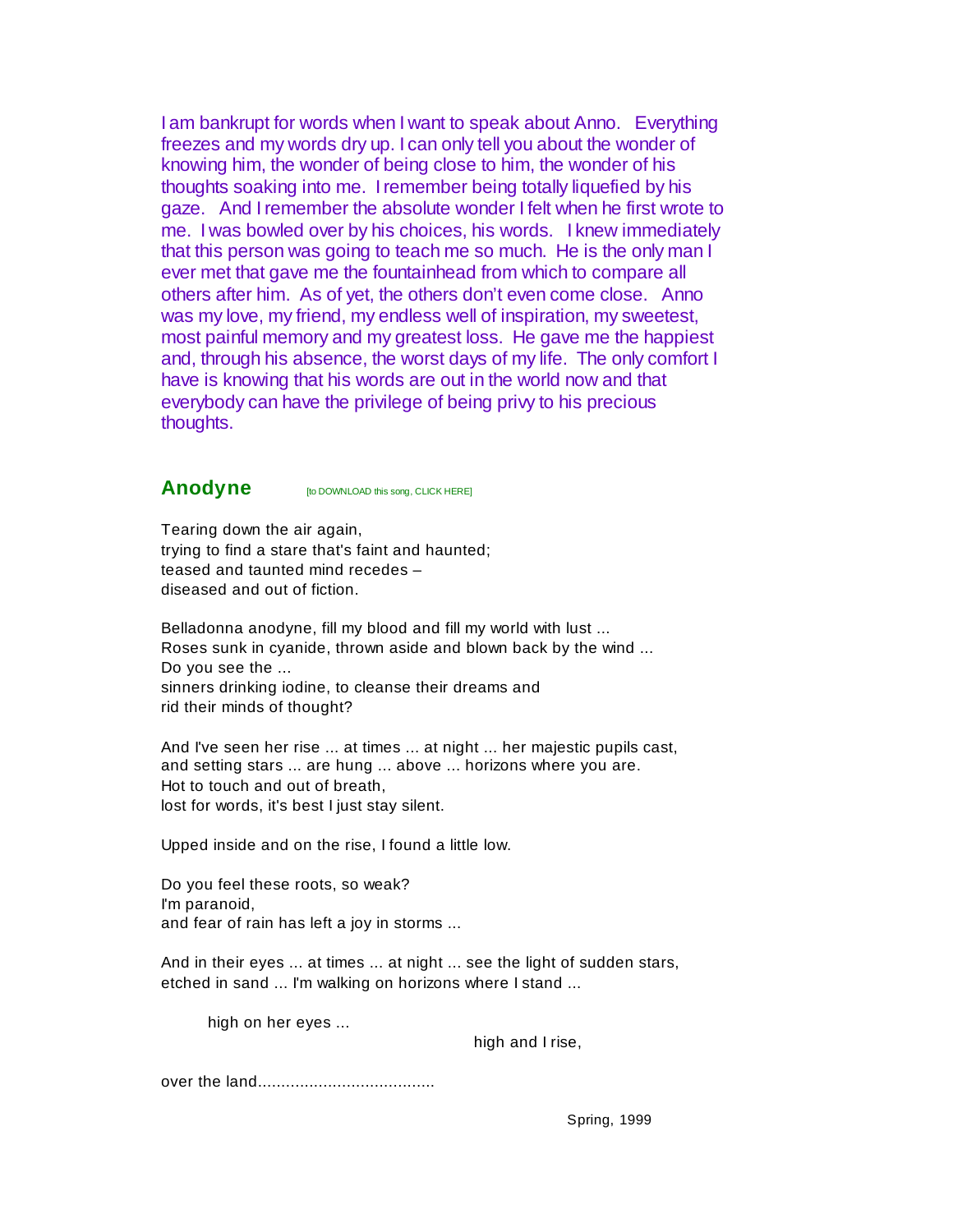# 'Anno is around me still, his gold centre melted into another form'



#### **BEE GILBERT**, 57, Anno's mother

So many of Anno's poems seem to have revealed a premonition that he would die young. I feel he left this one on the off chance that he might be right. It offers such comfort to us – the living – who miss him so.

 Anno and I talked all the time – about books, music, emotions. He wrote beautiful letters to me, about his life and what he wanted to do. But I was never quite sure what form his spiritual beliefs took until one morning, about six months after he died, when I witnessed an old drunk collapse at a railway station in Dublin. Overwhelmed by the tragedies of life, and my tragedy in particular, I rang his past girlfriend Honeysuckle. Had they, I asked her, ever talked about death? "Oh yes," she replied. "We talked about it often. He believed he was in a borrowed body which he would occupy for a while, like one might rent a house. His philosophy was that when you die, you just move on to some other form – some other place."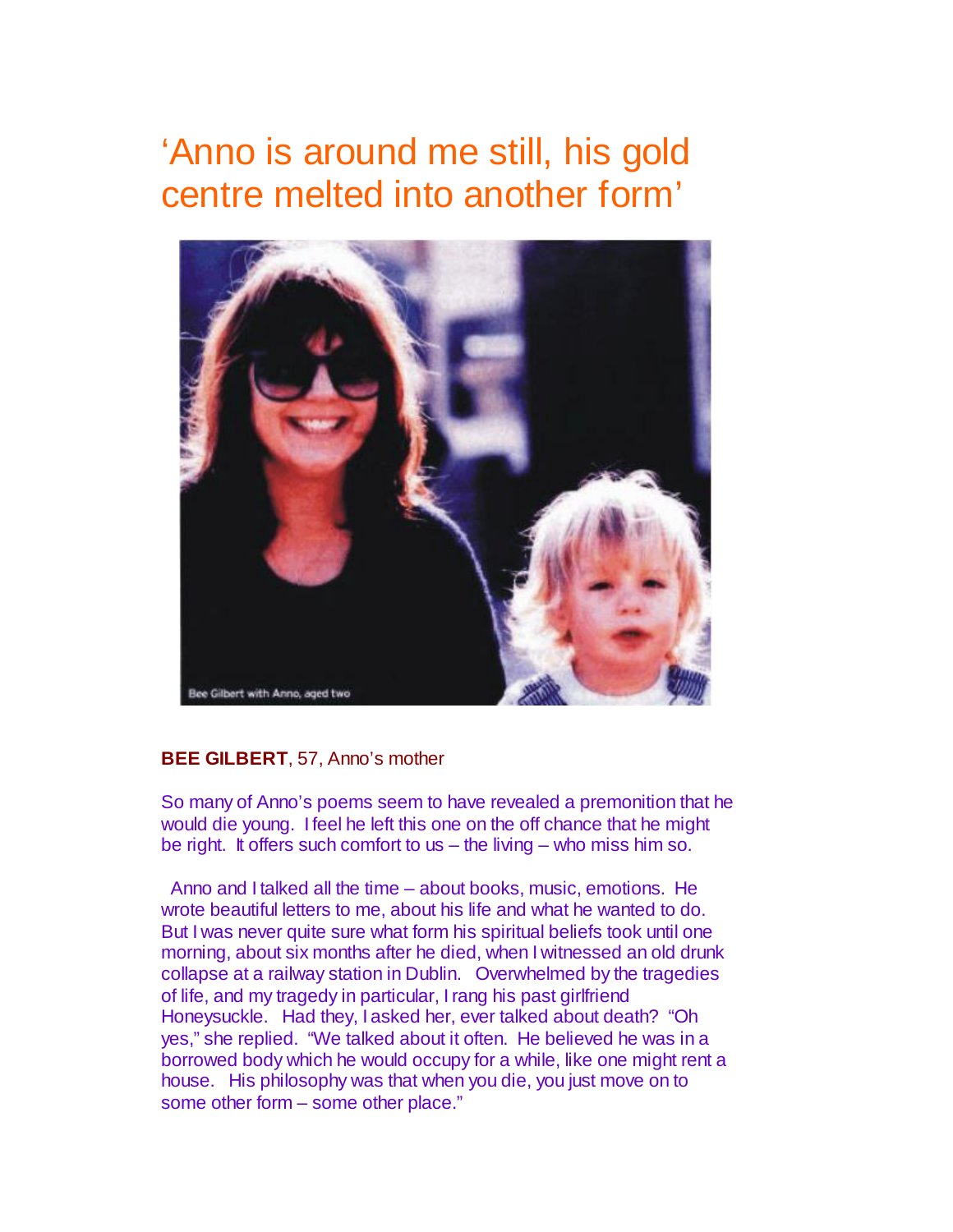I asked the same question of his father, Andrew. He told me that they had both concluded, while travelling in India in the spring before Anno died, that life and death were indeed just one part of the great adventure. So I carry this poem always, because it reassures me that Anno is around me still – floating in space, not destroyed, his gold centre just melted into some other form. If Anno believed he might visit through dreams, then I believe it, too.

 He doesn't very often – I have only two remembered dreams so far. I suspect that in my subconscious I am keeping them at bay, wary that they might turn to nightmares. Instead, I have this poem to help me hold on to my last image: my Anno, golden, smiling, perfect.

Steal me. Melt my gold centre. I enter through your dreams, where you're weak, and where I'm clean of inhibition.

the street?

I'm killing this body, this prison of flesh, this heart and this head that you loved – put to rest, but I'll see you in sleep, when I'm perfect.

*Spring, 1999*



**JANE BIRKIN**, 56, was Anno's aunt. A singer, actress and human rights campaigner, she was a huge presence in his life. Two years before Anno died, she introduced him to the work of her late former lover, the songwriter Serge Gainsbourg. She now sings Gainsbourg's songs and reads Anno's poetry to audiences around the world.

Anno was the sweetest, cuddliest, funniest boy. He and I were both clumsy. We split the coffee, we bumped into things. When I heard people say: "Oh Anno," I knew just how he felt. And then came the poems. He wrote so abundantly, that every time I went to see him, there would be ten more. And he had no shyness in showing them, because he wanted to know what you thought. I would say, "Anno, they are terribly sad." But the more I read, the more I appreciated their depth, chivalry, passion, lust and hope – I was knocked over by his talent. He was a boy who understood what it was to have your heart broken.

 Anno wrote *Close to the River* for his mother. When I am on tour now, I read it. And every time I read it, I find myself thinking of Bee.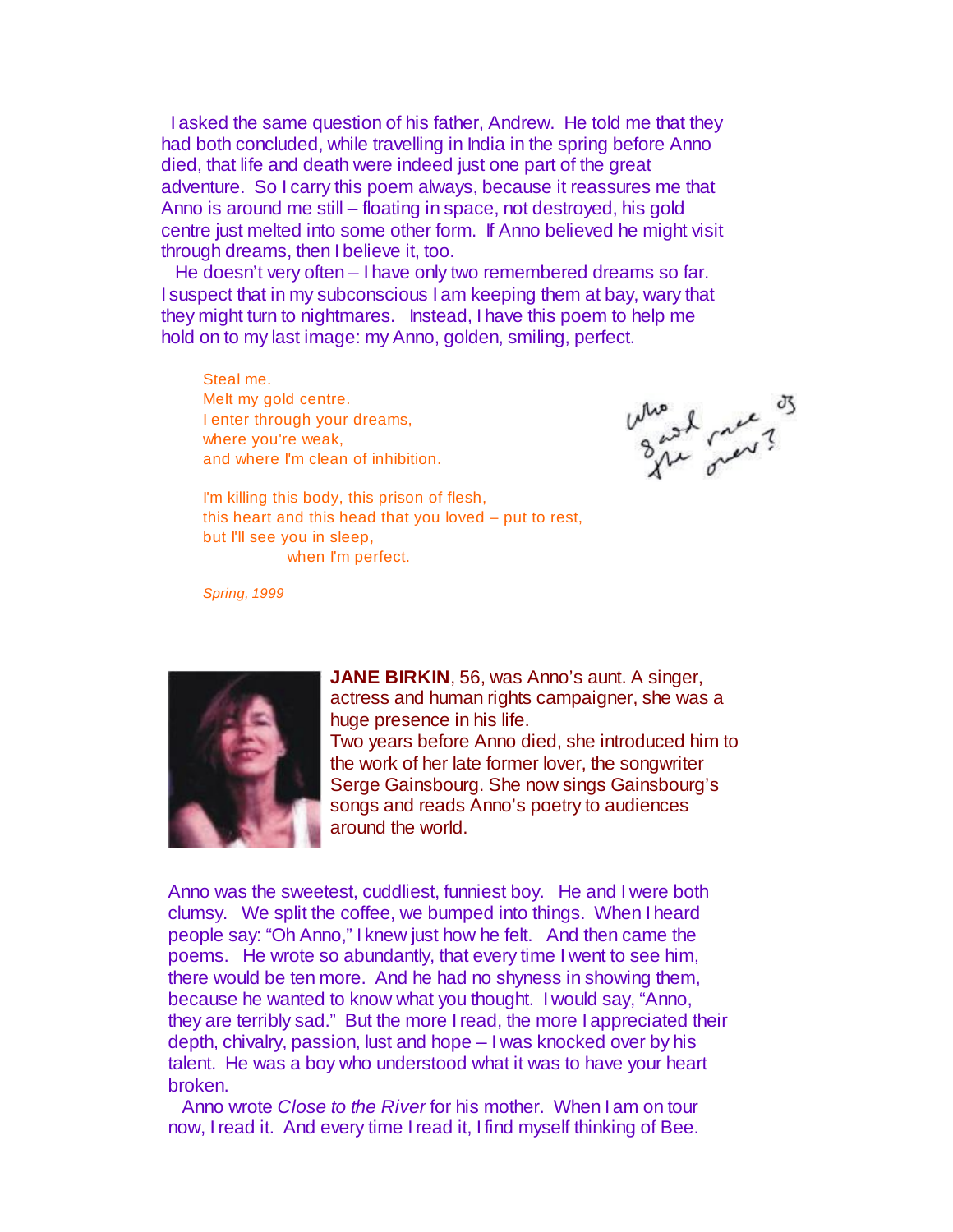He was her boy, not mine, and I don't want to take any of the grief that is hers or Andrew's. But I know, from the way it touches audiences across Europe and in Canada and Japan, that it is a poem for all mothers. Many cry when they hear it. Some hold hands. In Algeria, all the women's arms shot towards me and they gave a great, compassionate sigh. Anno seems to have summed up in just a few words how every teenager feels. He is the poet we thought no longer existed.

#### **Close to the River**

The tower walls at midnight burn with fraught desire, the rocks beneath are taut and wet with fiction's blood. Someone leaps. The other turns. But who is who?

Forget what you want, but don't forget the Link that grew me, that travels deeply through me in the form of every thought that I think. The loathing and the love, bubbling together at the brink of my emotion. This commotion started long before my face was ever etched into the wall of time. I have both your madnesses inside me. I am in constant disagreement with myself. But I cannot leave me. You both cannot leave me. Nor each other. Believe me. I am the ring that won't slip off with soap. The armies have broken inside me, and now they stand poised and opposed. Now there is blood. Now there is love standing covered in glory, and honour lies covered in mud.

You and I, Ma, we built too close to the river. Look at us washing our minds free of fever, brushing off bird shit and bad dreams forever, and never once turning the tide. Thank you for pains and concerns that have made me in turn more unhappy and kind. I am proud to remind them of you.



 *Easter, 2001*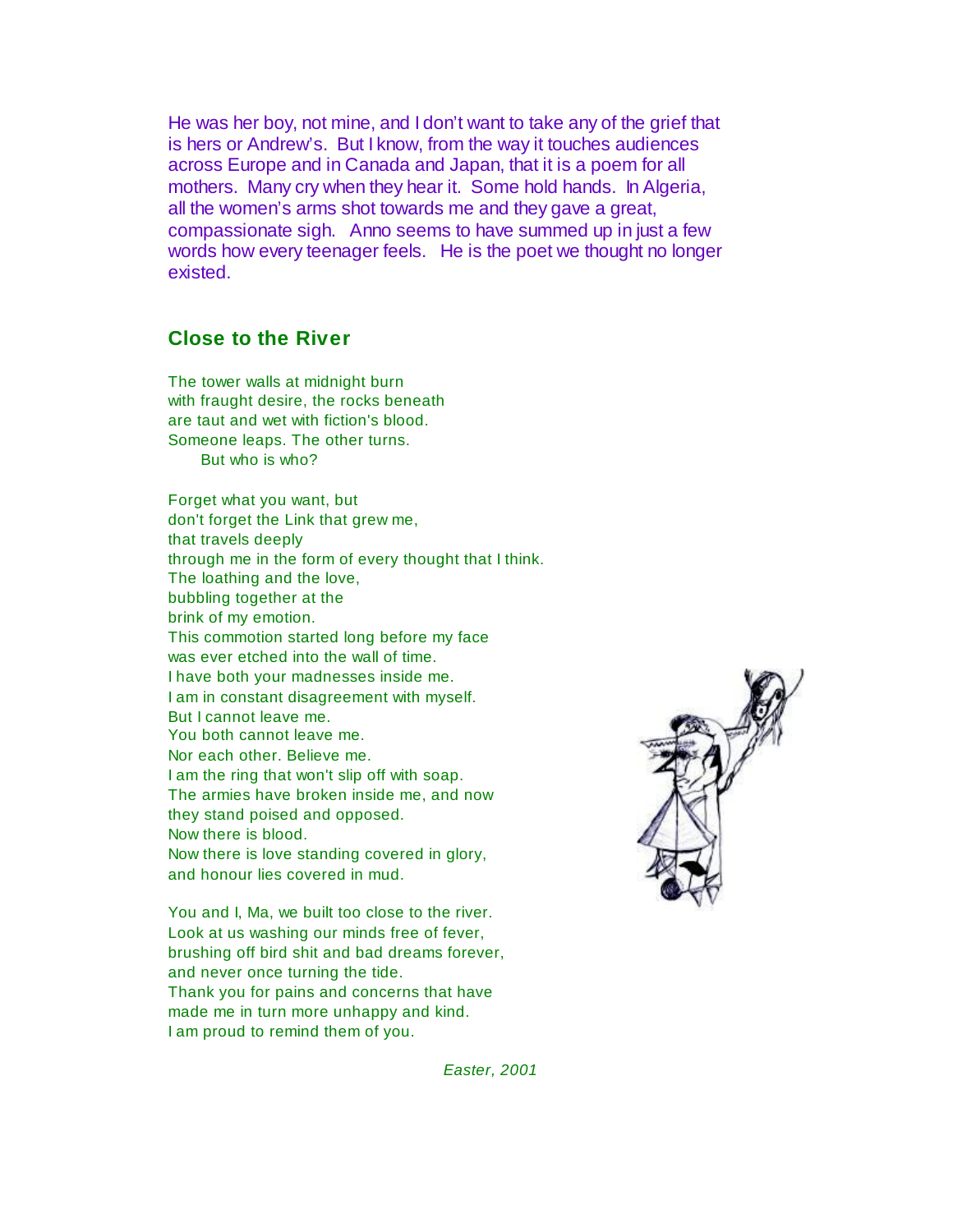**Honeysuckle Weeks**, 24, actress.



Honeysuckle was Anno's other great love. The two spent a year together when Anno was 19 and remained in close touch.

Anno wrote this poem a week or so after I confessed that I loved him, which was a terrible position to put him in because at the time, I happened to be entangled with one of his oldest friends. We had known each other since we were 15, but later, love just sort of crept up on us. We found that we wanted to spend all our time talking to each other.

 He came to visit me at my house in Vauxhall Fields, and we bought tickets for a flight in the Vauxhall hot air balloon which used to be tethered right outside my front door. I think what Anno was doing in the poem – and in life – was trying to separate the pure from the sordid. Like a lot of teenage boys, he felt guilty about his own desires and he tried to elevate them through poetry.

 I always had the feeling with Anno that I had to catch up – he had it all figured out somehow. Because he was so complete, so perfect, everyone wanted a piece of him – and now they can have it, through his poetry. He still affects everything I think about, everything I do.

 The Great White Balloon was taken down shortly after the London Eye opened. But there is still a rough patch of grass where the moorings used to be and I will never forget being 100 feet above London, floating on love and hot air.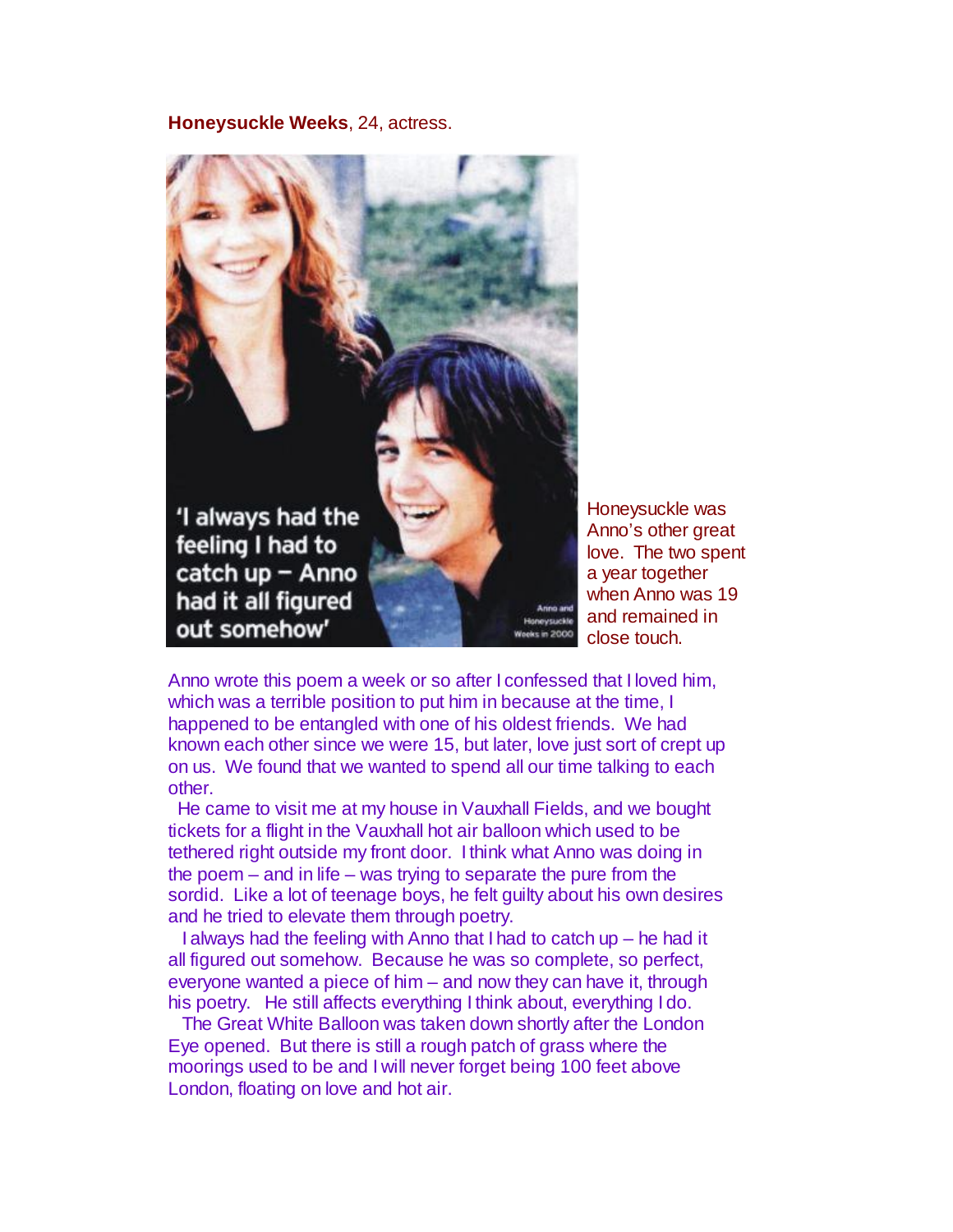I sat by myself past the bridge by the great white balloon, with my guilt by the great yellow moon. This place where I ventured with fire and with fear of the devil's omnipotent moon.

And the wound in my heart bled into my brain, and the wind blew the rain in my eyes, and I thought it was tears, and I cried at my being in love. And I writhed in the light of the moon strung above – that lunatic moon hung above.

My senses were sharp!

And volcanic her lingering, luminous soul, we had rolled in the raw light of manic delusions and danced like the dead.

Her head in my hands, like a spell, like a charm, like a luminous psalm for my psyche, my arms are wrapped tightly. and loosely enfolding the night are the folds of desire that are tight round my throat, and the music of madness floats on hind legs through the dregs of my sunken serenity.

Do you trust me to cling to your word? For I do – every letter. I'm better off burned by your fire than cold to the world, my desire.

My earliest memory.

We're animals trying to be angels, but we are not able to know without words; yet we grow without knowing the verb, and we love without grammar.

 *Summer, 2000*



**Alice Courthard**, 22, was Anno's first crush. She is now an English student at the University of Liverpool.

I knew that Anno fancied me, but he never told me – I don't think you know how to when you are 12. We met when I was cast for one of the parts in his father's film *The Cement Garden*. I certainly fancied him. I wrote in my diary "I love Anno." He

was chubby then, not the beautiful man he became, but he was always such gentle, easy company and he had those wonderful, almondshaped eyes. Anno belonged to this unique Bohemian acting dynasty, and yet he never saw a difference between himself and anyone else. That was very endearing.

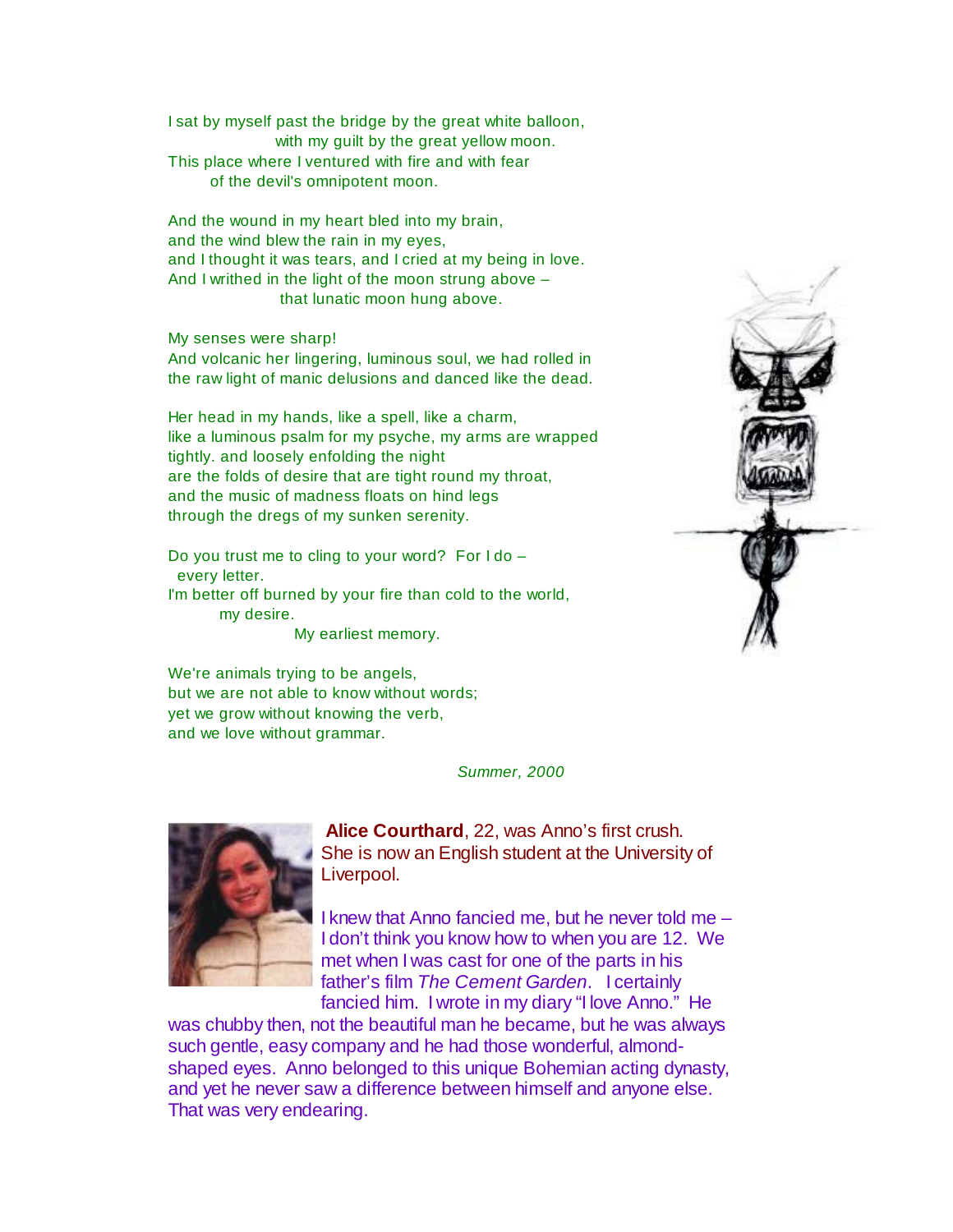We stayed close. Anno was always going somewhere or doing something, but he would ring out of the blue and we would meet up. I knew he had this reflective, introverted side, but it is only now, when I read the poetry, that I realise what a big part of him that was.

 Anno had this ability to think about death in a way that most of us can't without being freaked out. This poem talks about going to a place in the sky. It gave me goosebumps when I first read it – I feel I can see him talking to that star.

 Anno's poetry filled me with sadness – I felt, when I read it, that there was so much about him I wish I had known before. But it has also been my comfort – the thing that has helped me come to terms with his death. I don't have to be shocked that he is not here, because so much of him still is.

The stars are out in hordes tonight, and he's wished on every one three times. He's out of words and he's out of rhymes, so he pities himself and he lies. And a star sees his chance and he beckons the boy to give ear to the bargain he brings. "I can see her from here," he says with a grin, and a tone that is ridden with mocking. "There! Out in the half light She's out in the dark, with her sword and her spear! And I'll give her a kiss for each tear that you've cried in forfeit of both of your eyes."

"But what good are my other four senses!" he screams. "What good is taste, with no method or means to relate it to that of her tongue? I can drink and get drunk on the same wine, but it's not the same place, and it's not the same time, and it's not the same look in her eyes. And what good is smell, when the scent that I let take my nose as a hostage has faded and lost all its meaning? I've been falling and feeling my way through the night though I know it in vain in some hope that I might find a flower that bore the same fire. Restless and tired, I wake from my dreams, and my nostrils are as clean as the sterile white bed where she lay with her head to one side as she called out *my* name in *my* night.

And what good are sound waves that don't bring the noise of her name to my ear? I thought once that fear came in silence. Now, though I fear not, I loathe just the violence of words that aren't hers. And how can I know what she feels like to touch?

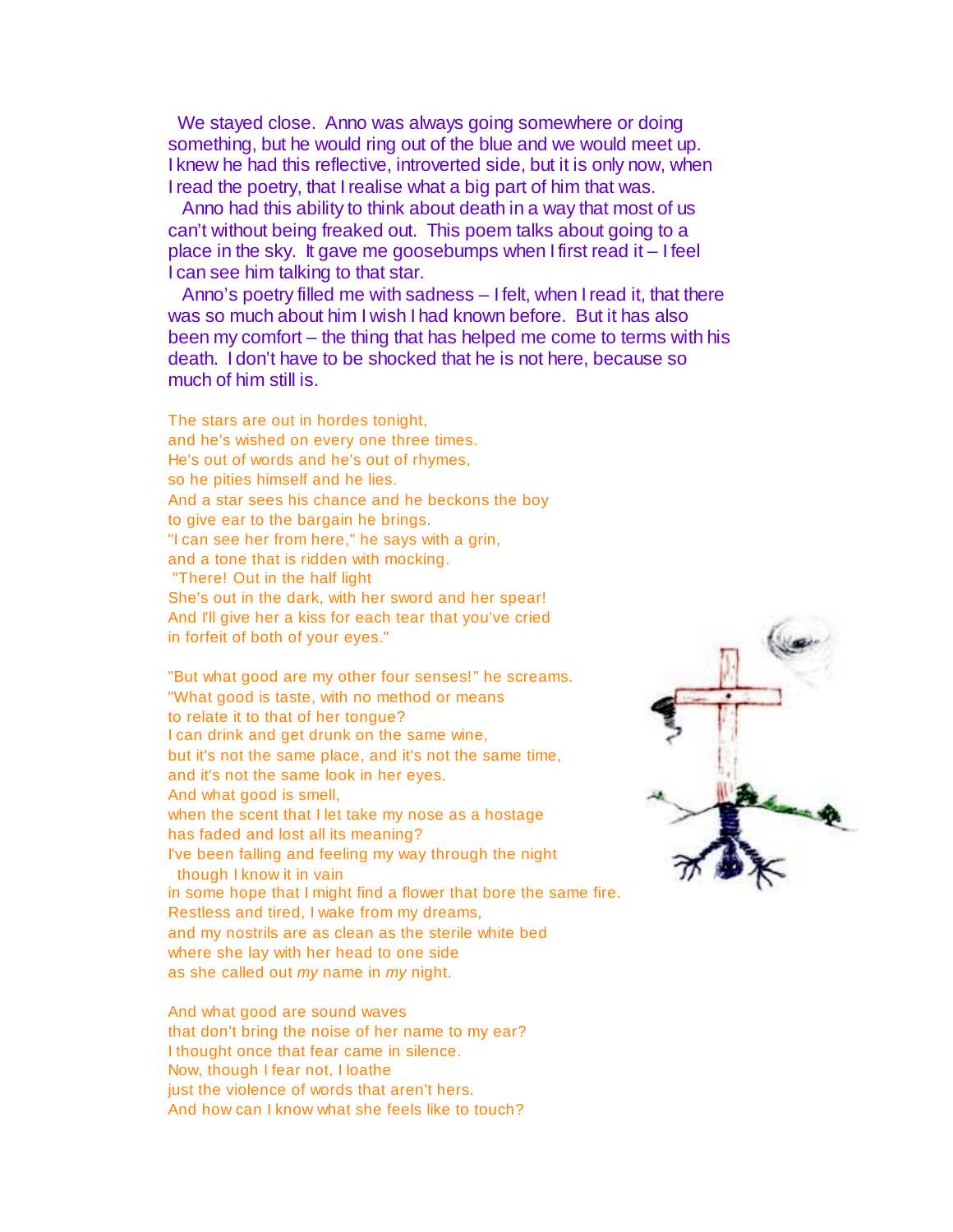How can I know what is real and what's not, when all that I've got here to go on is dreams, and a sun that makes vows, that he's not what he seems?"

So he turned to the star and he threw him a smile, and he said: "So you see, all I have are my eyes and four coloured photos, and a few faded lines that she wrote and left floating on sour white paper."

The star looked above to no maker and laughed, and the boy cast his eyes to the west and laid claim to a spot in the sky. And he gave it her name, and he cried for the star, for he longed for a place for those things that we treasure but hate.

 *Autumn, 1998*



**PIPPA HALL, 40, who was Anno's nanny** from when he was five months old. She now works as a casting agent.

I was only 18 when I started looking after Anno, so I've always felt that we sort of grew up together. He was such a mad, adventurous, puppy-like kid. If he had had a tail, it would have been wagging

from when he was three till he was about 12. His boundless enthusiasm meant he was always having accidents. He had a funny lisp and I am sure it was because he knocked his front tooth out on an ice skating trip when he was seven.

 Anno was sensitive - he couldn't bear people to be unhappy. But he never brooded himself - if ever he was upset, he would just say what was on his mind. There were always big hugs and laughs when we were together – he had a wicked sense of humour.

I knew nothing about his poetry. Discovering it after he died was like finding treasure. I love *Nine More Years* because it reminds me of the first few days after he had gone. We all gathered at the family home in London, and it was an amazingly emotional time, but strangely, not gloomy. This poem expresses exactly how it felt – it was as if he were still there. He writes: "May I join you for a while." Anno, you are always with us.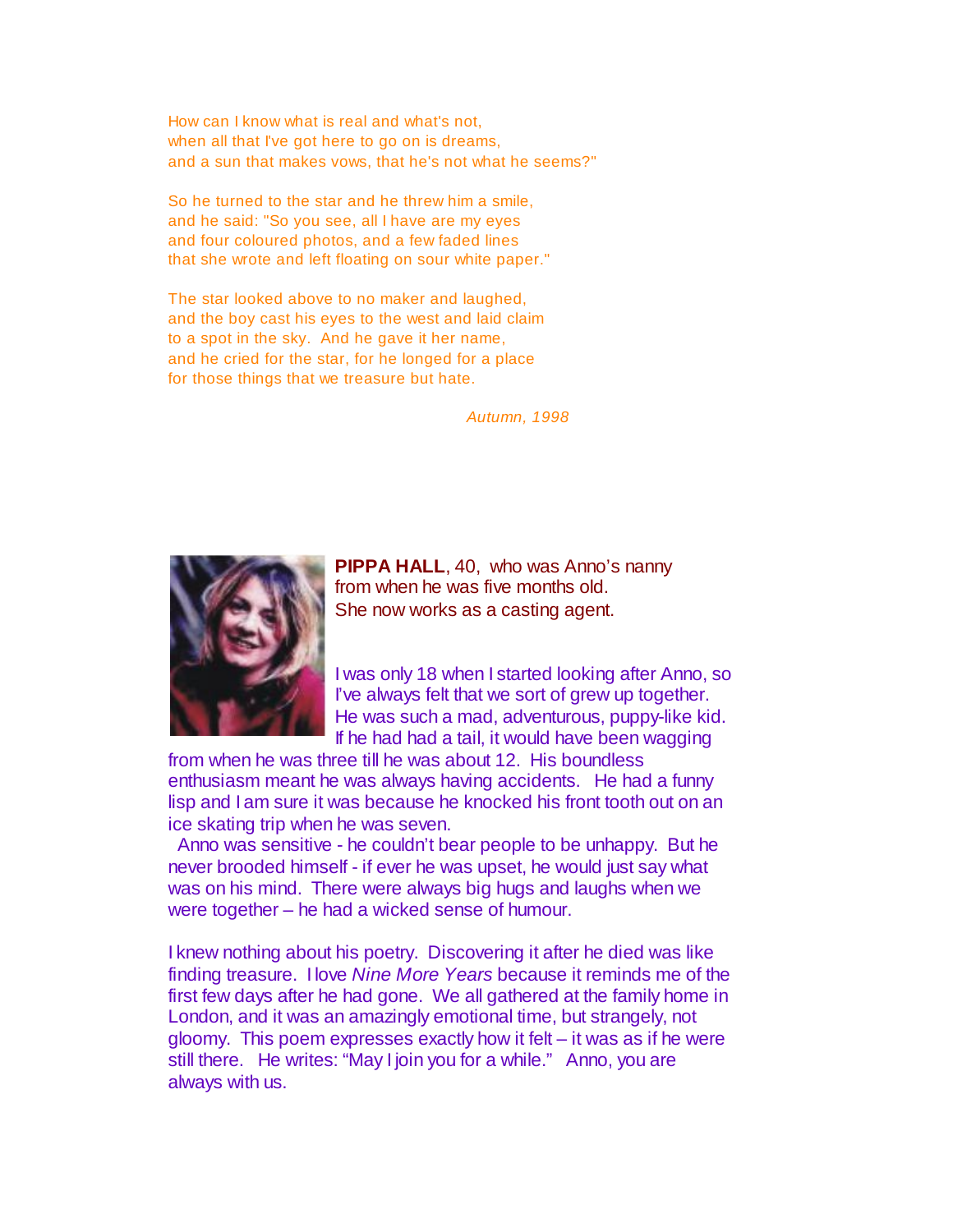#### **Nine Years**

Hold on to who you know – you are my dearest friend, you've got me climbing in your heat and bending in my sleep. I'll weep for those who dare not reap your wonder. I wonder sometimes how you hold your ground on an earth that's far too small yet too far ...

Round – drowned in whisky and wine to the sounds of crime – may I join you for a while?

You are the king of kingdoms dark that hold my sorrows and my sparks,

and hold my heart in icy brambles. Got my eye caught and tangled in thorns – remember floodlights on our skin. Let us toast to the ghost of the future – spread your dark angelic wings.

you suffer for our crimes you like it when it rains I like it when you smile you like it when it stings I like it when you reign. Will you yield at the sign on the water? Will you wait upon the waves?

Or in your clouds or in your cave or in your temple at the weir of my dreams ...

justninemoreyearsuntilweleave



Pippa and Anno in 1982

 *(For JS) Summer, 1999*



**JUDY CAMPBELL**, 87, grandmother. Matriarch of the family, Judy is an actress who rose to stardom as one of Noel Coward's leading ladies in the 1940s. Anno was the second of her nine grand-children.

I think people were always pleased to see Anno, because he was pleased to see them. He lit up your days. I remember him taking me to the cinema. The only thing on worth seeing was Gladiator, and I thought I would be too scared to sit through it. But he bought us both tickets and then held my hand all the way through.

 We had the best times together. A couple of summers ago, I was having a party. I didn't think he would want to come – but he did. I worried about who he might talk to, but half way through, I turned and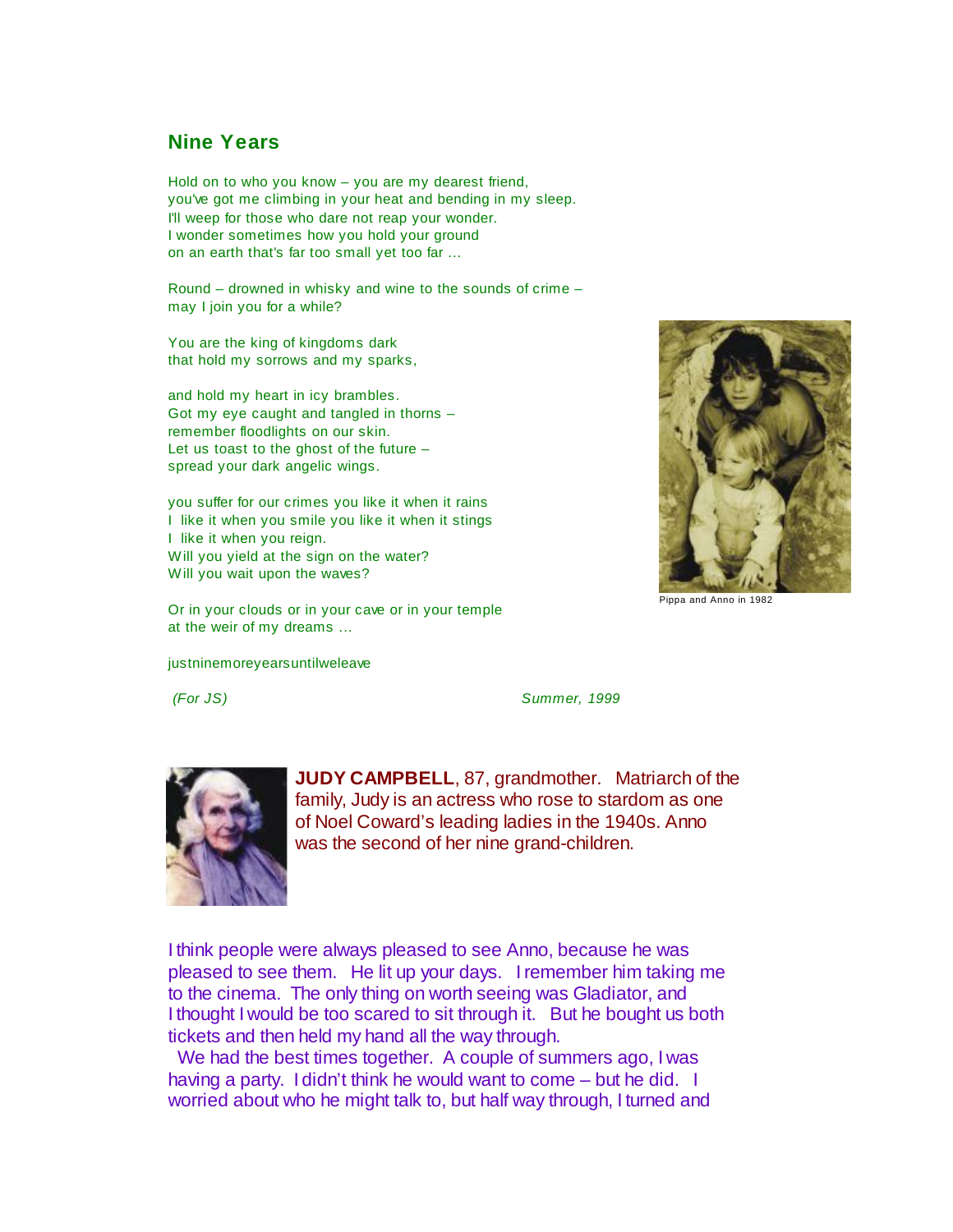saw him sitting quietly to one side, writing. I like to thing he was writing this poem.

 Of all his work, this is the one that speaks to me. I am the one close to my grave, hoping for an intervention that will either take it further way or bring it closer, but just make it easier. That he, who was so young, could write about the feelings of his grandmother says everything about the bond between us.

Time, alone, spent thinking, drinking sorrow in its purest form. Time, spent waiting for tomorrow. Time, or lack thereof, is taking over, and my grave is getting closer.

And though I'm miles away, my arms are open, and I'm hoping for an accident ... Some tragic intervention of the Gods.

 *Winter, 1998/99*



#### **LOU DOILLON**, 21, actress.

Lou, an actress and daughter of Jane Birkin, was Anno's cousin. Although based in Paris, Lou spent many holidays and Christmases at the Birkin's farmhouse in Wales.

Anno was like my big brother, my man. He used to hug me so strongly, and that's been one of the worst things, - knowing that I will never have those hugs again. When someone dies, it is easy to remember their wonderful side, but I loved Anno with all his sides – laughing, giving, sad, crazy. And maddening - like when so often, I would try to talk to him and he would carry on playing his guitar, and ignore me. At family Christmases, he and I would talk all night – long after everyone else had gone to bed.

 We made promises together. We promised that we would each have children, and that was why I was so angry when he died, because I was pregnant and he had promised to be there. After my son Marlowe was born, I instinctively picked up the phone to call Anno. I am still stupid enough sometimes to believe that he is alive.

I can't listen to his music but the good thing about his poetry is that I can hear his fragile, beautiful voice without it hurting too much. I love *Touched* the most because whatever you imagine is behind it, it is a poem of hope.